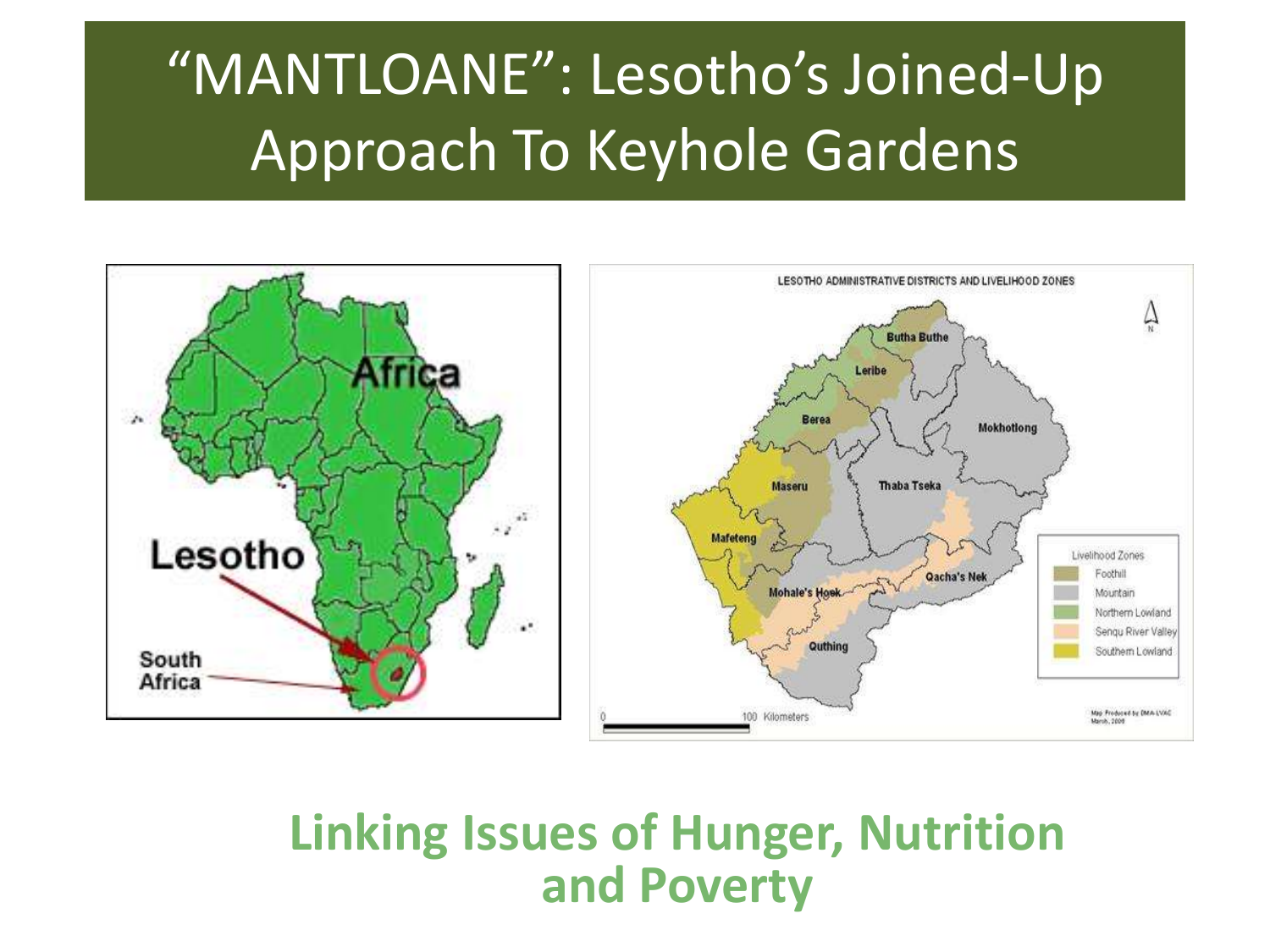# Lesotho Background and Context

- Lesotho is a small landlocked country completely surrounded by a larger and wealthier South Africa
- There is 23% HIV prevalence across all ages, of which 60% are women and children
- During the past decade drought has become common, undermining rural agricultural production and eroding rural households'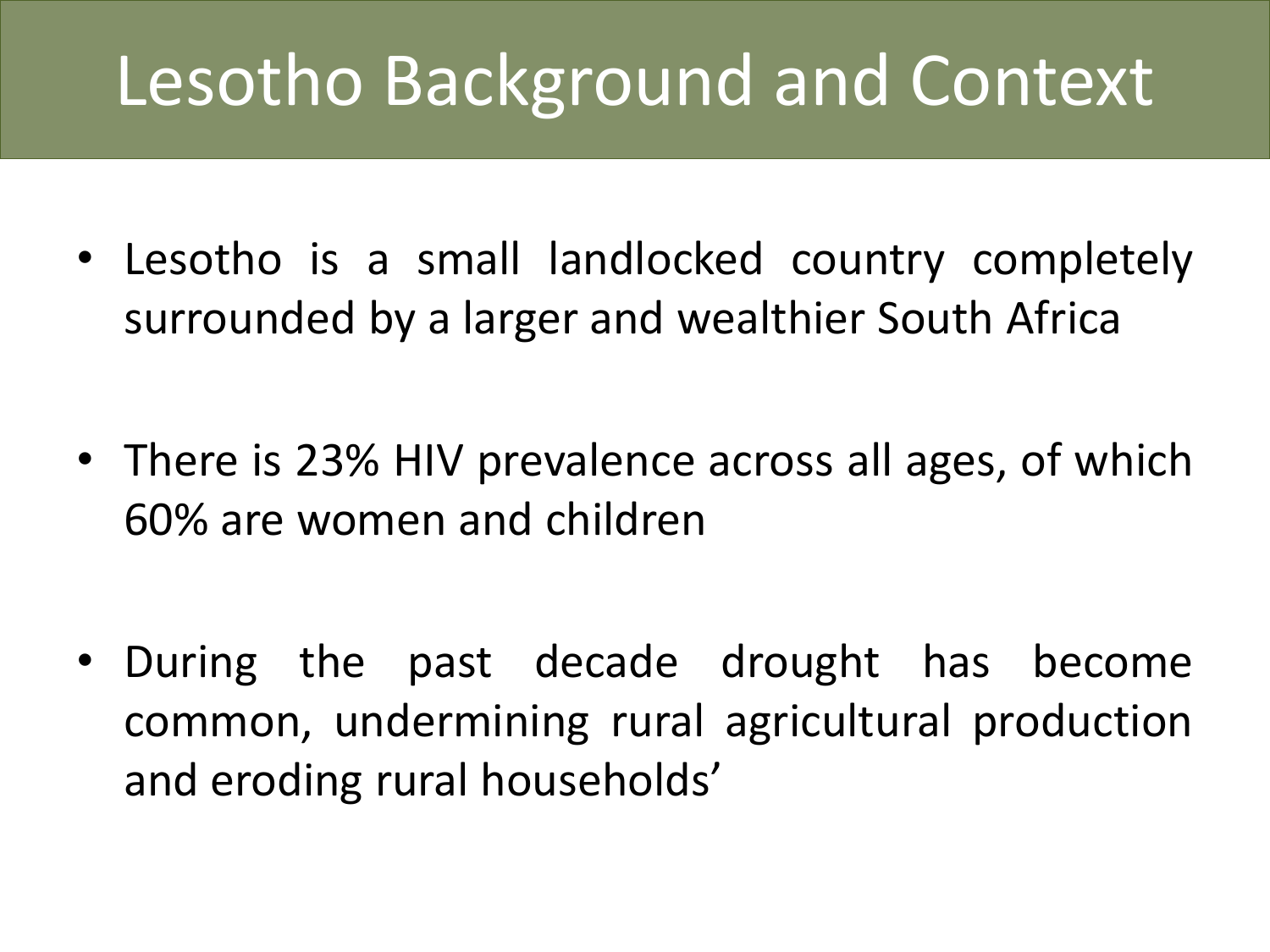### Lesotho Background and Context (contd.)

- Staple crops (maize and sorghum) production has consistently declined since 2004-2005 with a slight improvement in 2009- 2010. But 2010-2011 brought floods, followed by a severe drought in 2012.
- In August 2012, the Prime Minister declared a food security emergency.
- The 2013 harvest has been better, but many people still struggle to feed themselves.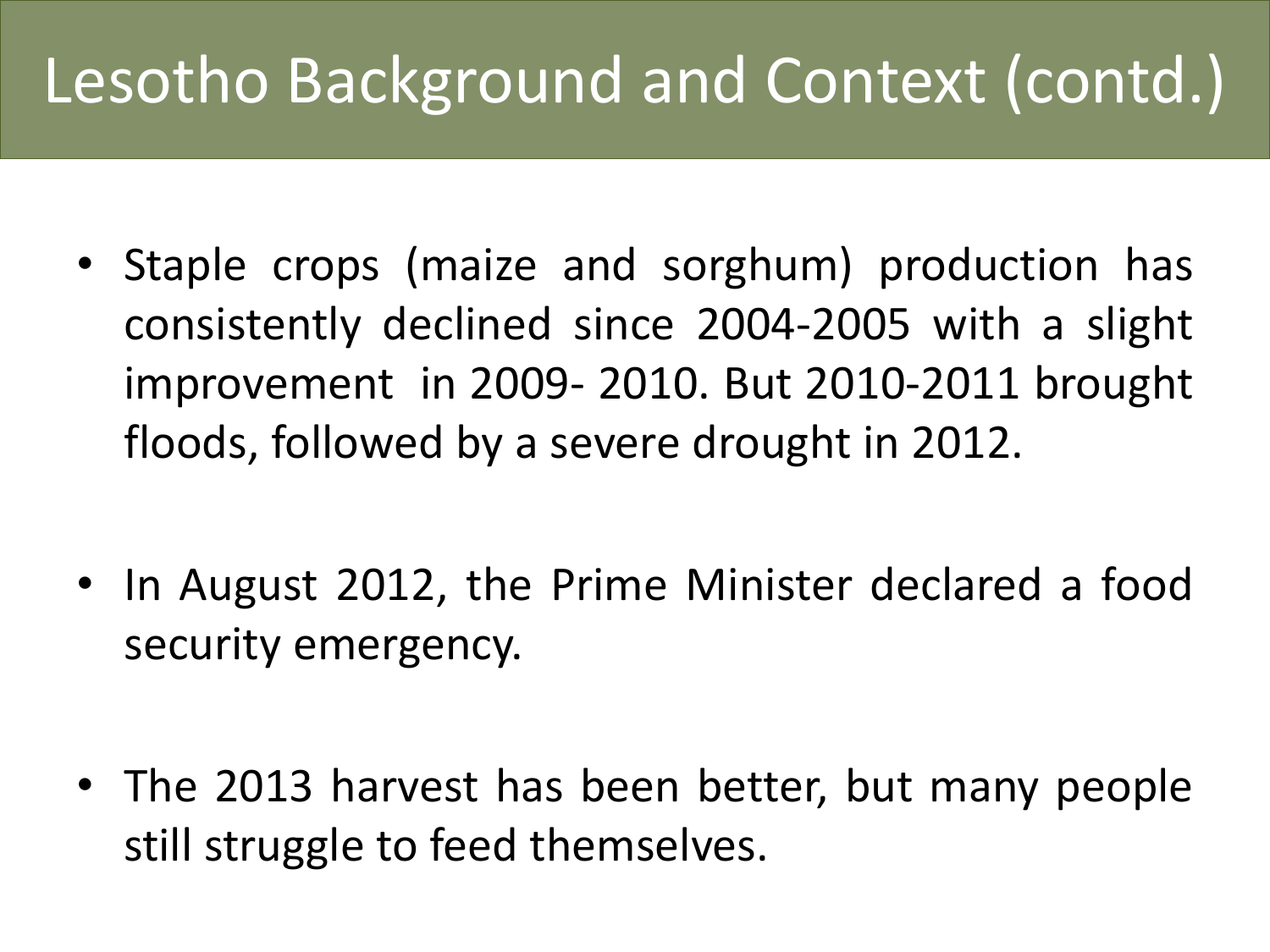## Nutrition Challenges in Lesotho

- Stunting prevalence is at 39% (LDHS 2009) a slight improvement from 42% (LNNS, 2007) and 15% of children under five are severely stunted. The prevalence of stunting in Lesotho is categorized as "very high" in accordance with the WHO Criteria (1995) prompting need for emergency Intervention. The most affected districts with a rate higher that the national average of 41.9 % are Thaba-Tseka, Mokhotlong, Qacha's Nek and Berea
- Nationally, 4% of children < five years old are wasted, with children age 6-8 months (11%) suffering the highest rates i.e. during the early weaning period when they are also more likely to be affected by food loss due to gastric/diarrhoeal problems.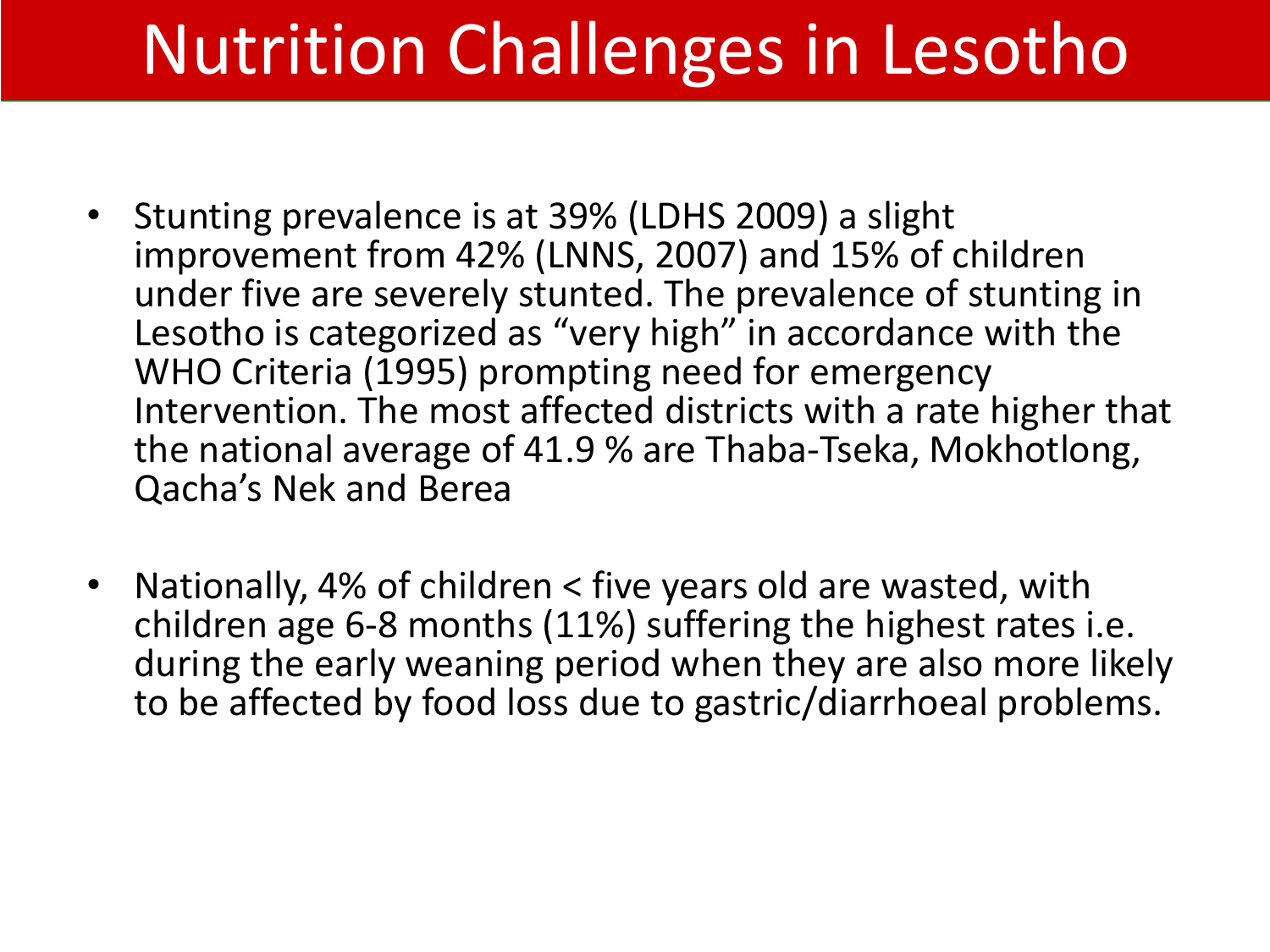## Nutrition Challenges in Lesotho(contd.)

- The percentage of children underweight is 13%, a slight decline from the 16% in 2004.
- It is important to note that 42% of women are overweight and 17% of them are obese. Among the wealthiest quintile 56% of women of child-bearing age are overweight, including 26% obese .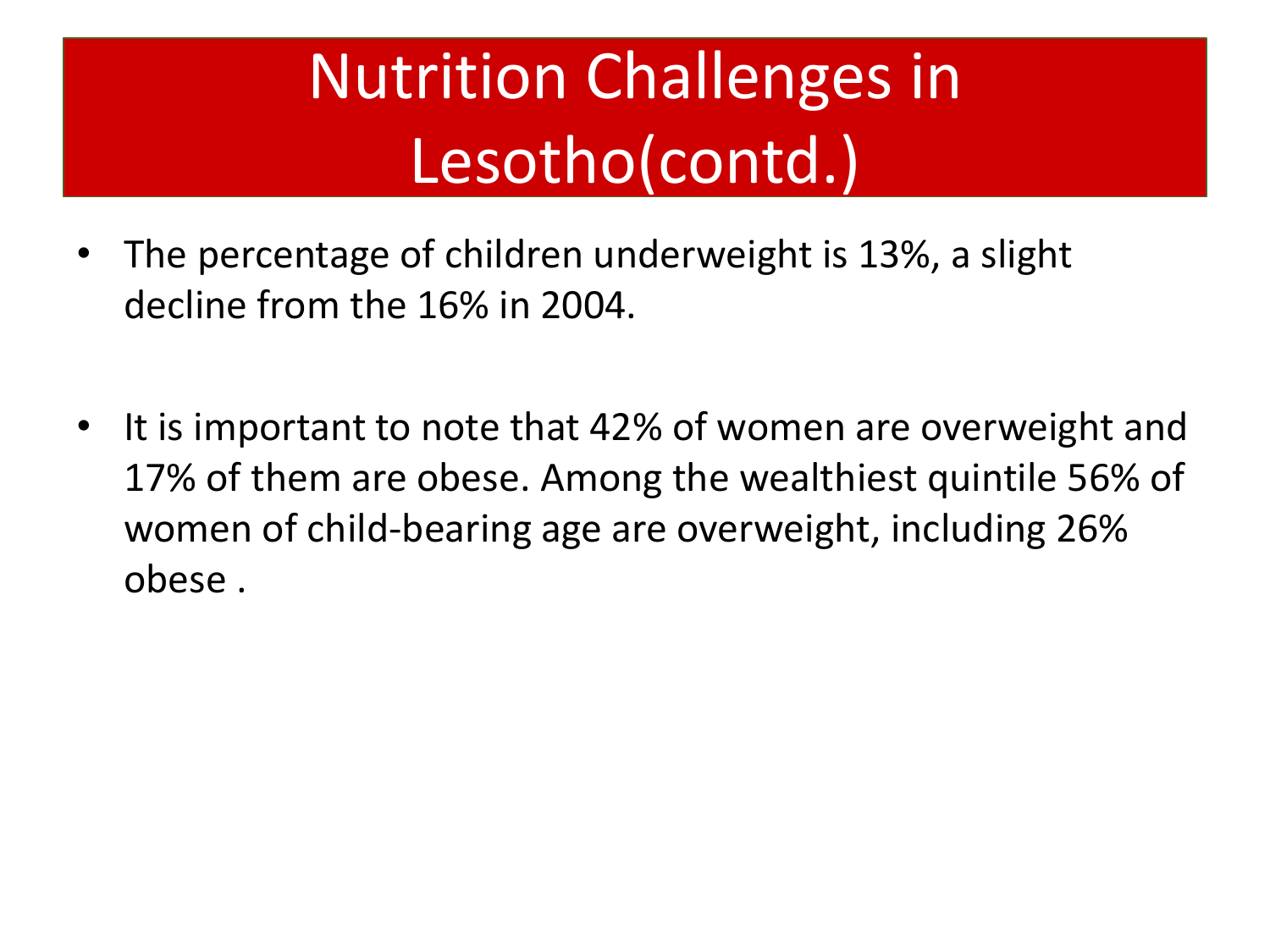### The C-Safe Programme

- As a result of these nutrition challenges, the keyhole gardens were started in Lesotho in the mid 90's.
- Lesotho's inclusion in the Consortium for Southern Africa Food Security Emergency (C-Safe) programme provided a bases for the expansion on this initiative
- C-Safe was led by both international and local NGOs, starting in the mid 2000s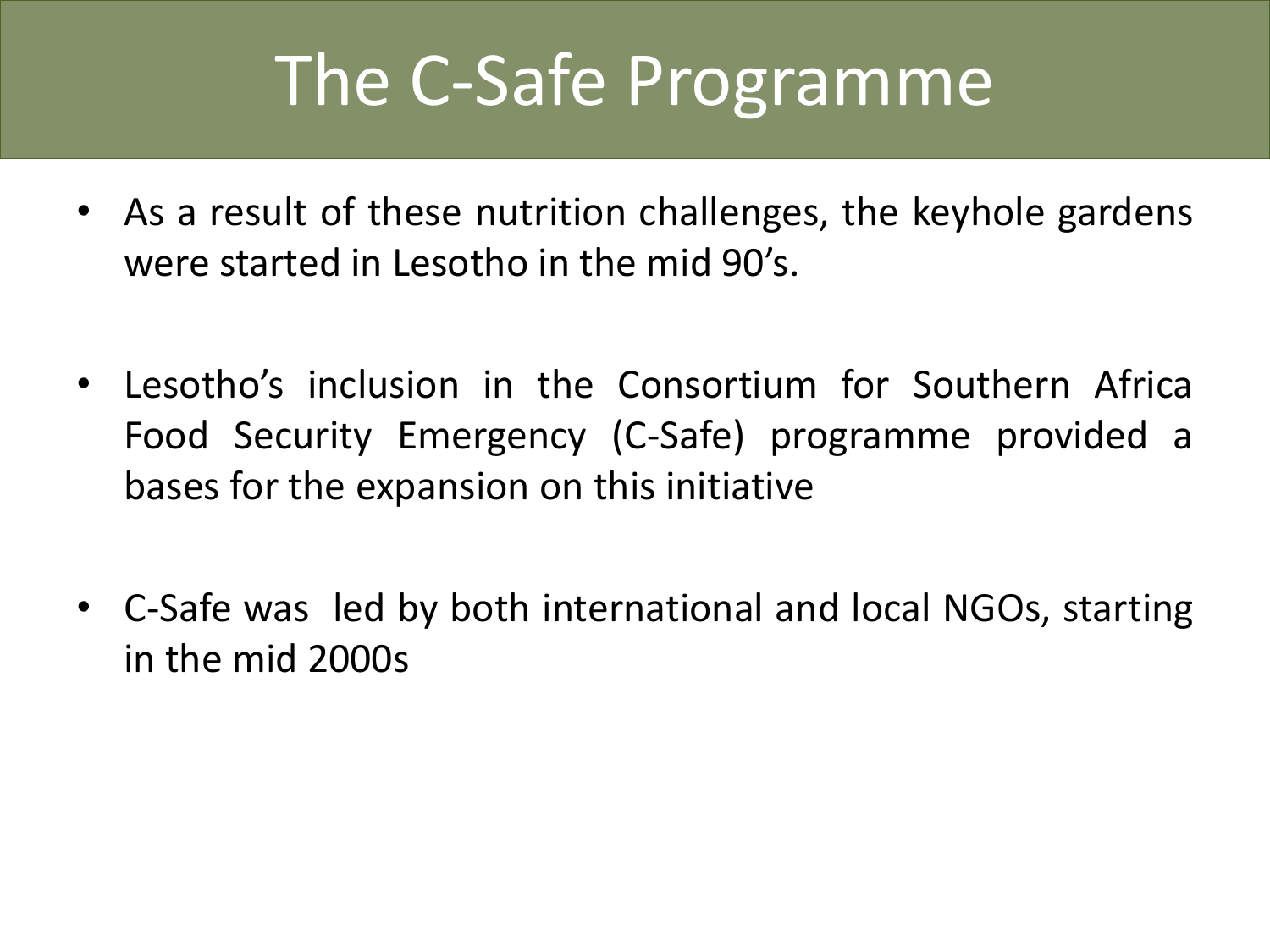# Keyhole Gardening through C-Safe

- Lesotho's approach in C-Safe uses "keyhole gardens" as a strategy to integrate, or 'join up' support for food security, nutrition, education, income generation, savings and community developement
- The approach focused on helping vulnerable households affected by HIV and AIDS, in addition to households with elderly or chronically ill people and with orphaned children.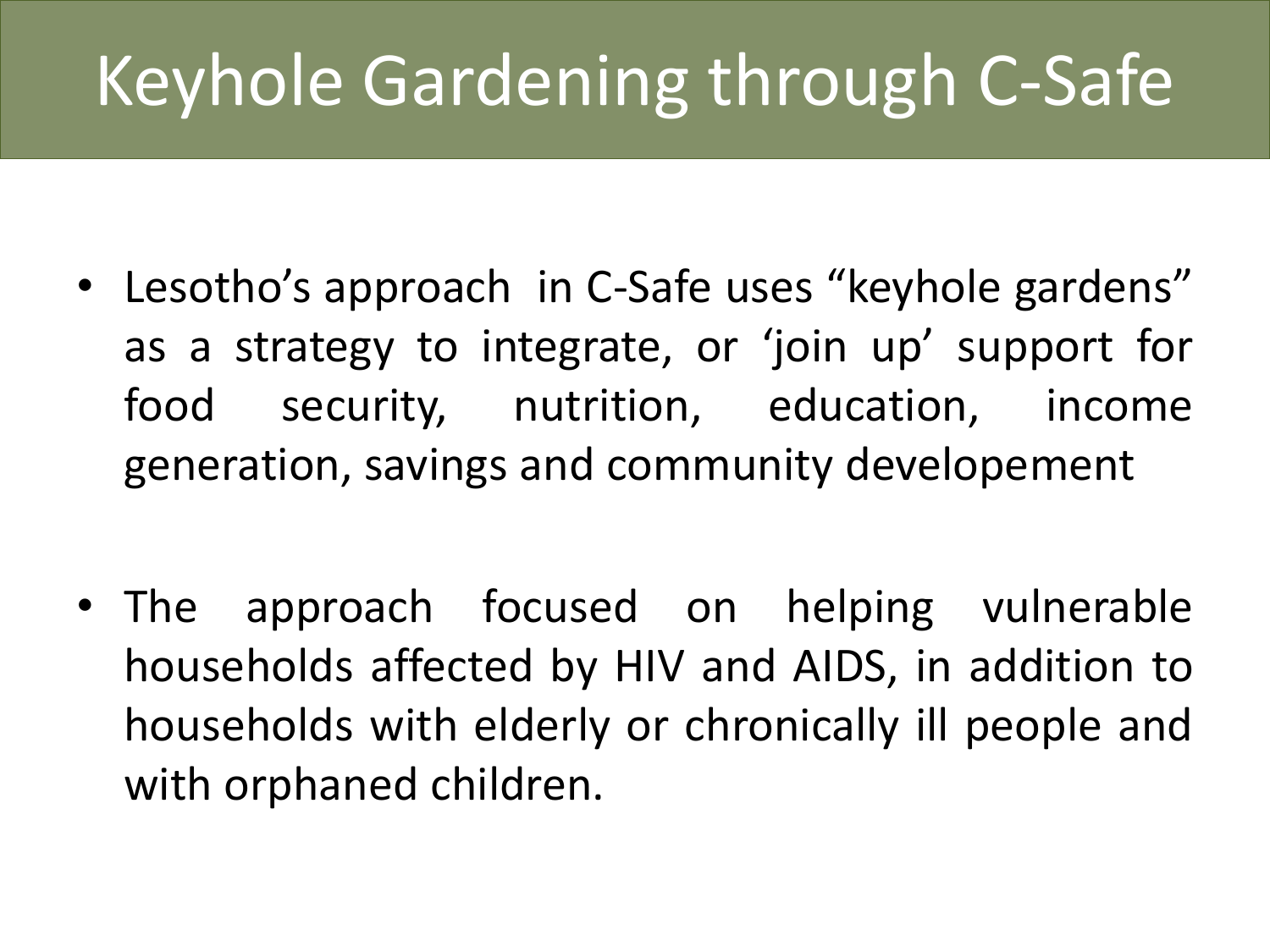#### But WAIT : What Is a "Keyhole Garden"??



The basic keyhole garden is a circular, raised bed made up of layers of soil, ash, manure and other organic material.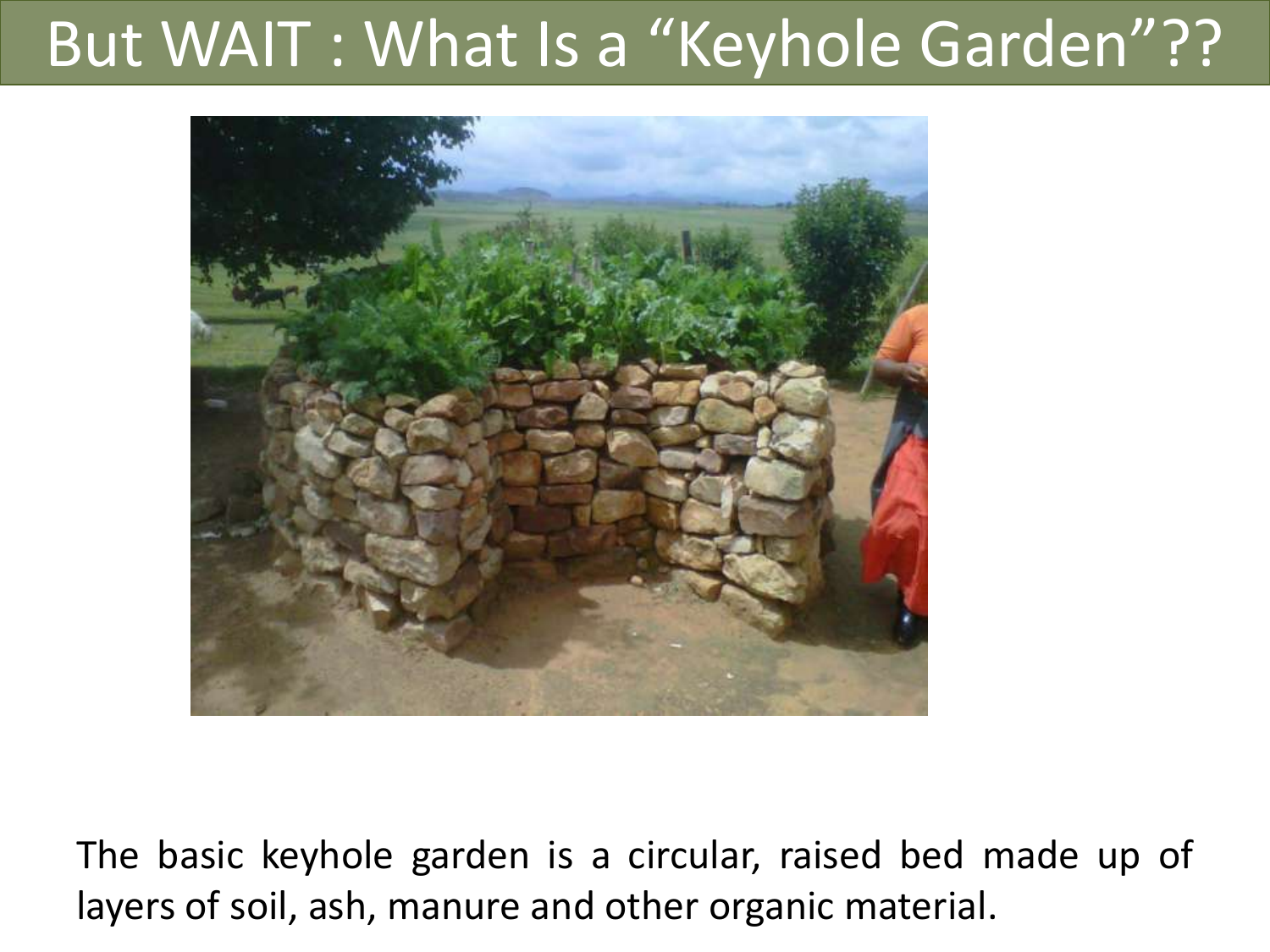### But WAIT : What Is a "Keyhole Garden"?? (contd.)



The keyhole garden retains moisture and nourishes the soil, making it more productive than a conventional garden, even during dry or cold months.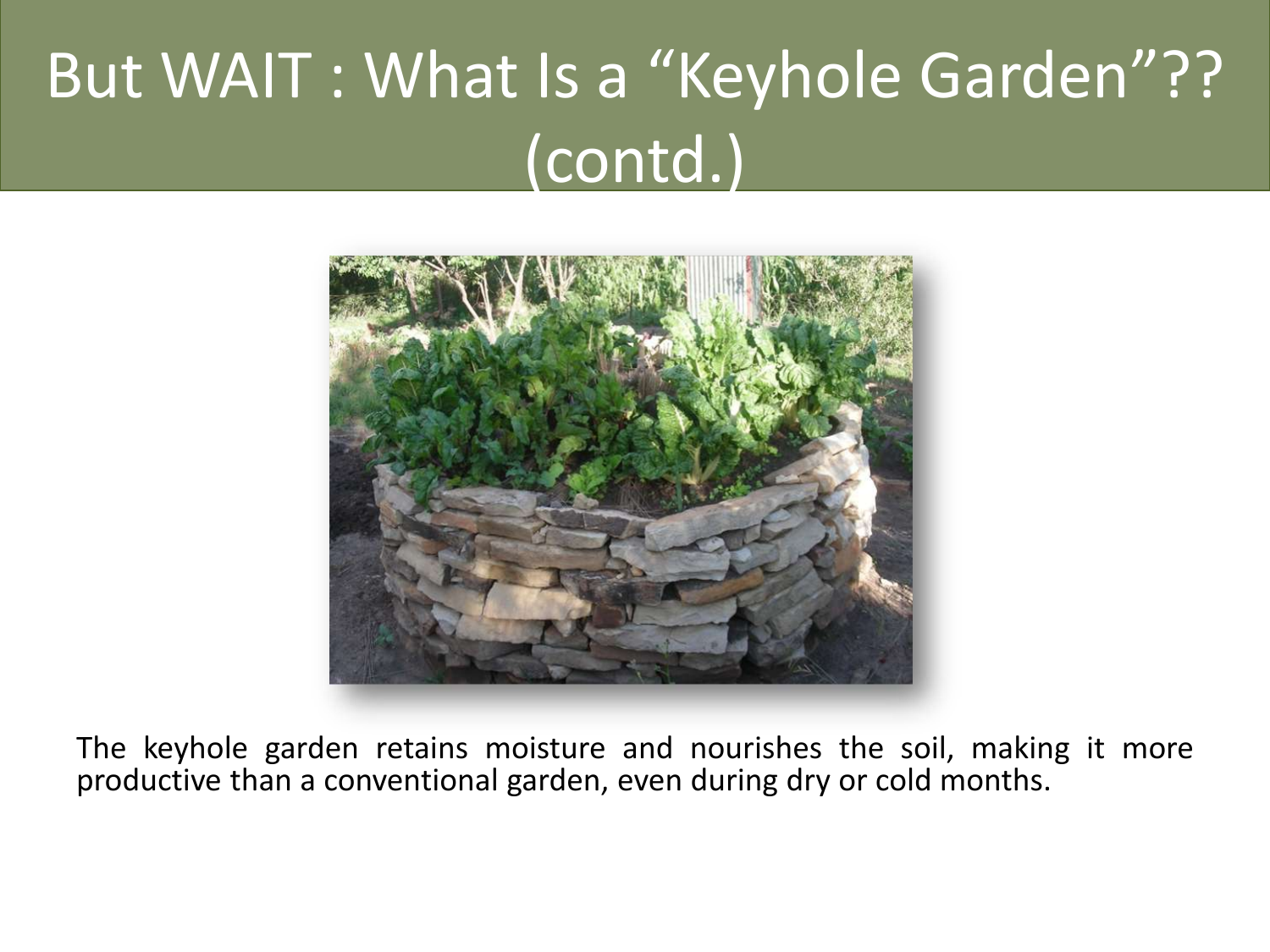## But WAIT : What Is a "Keyhole Garden"?? (contd.)

- The raised structure also makes access easier for the chronically ill or elderly. Size can vary, but the basic garden measures 1m high and 2m in diameter.
- **The keyhole-like cut-out, or walkway, design gives growers arms-length access across the garden.** 'Grey' water from household washing is added through a central composting basket, watering the garden and continuously infusing the soil with nutrients.
- Once built, the garden requires little maintenance and, if cared for appropriately, can produce food for up to five years before the garden's organic layer needs replenishing.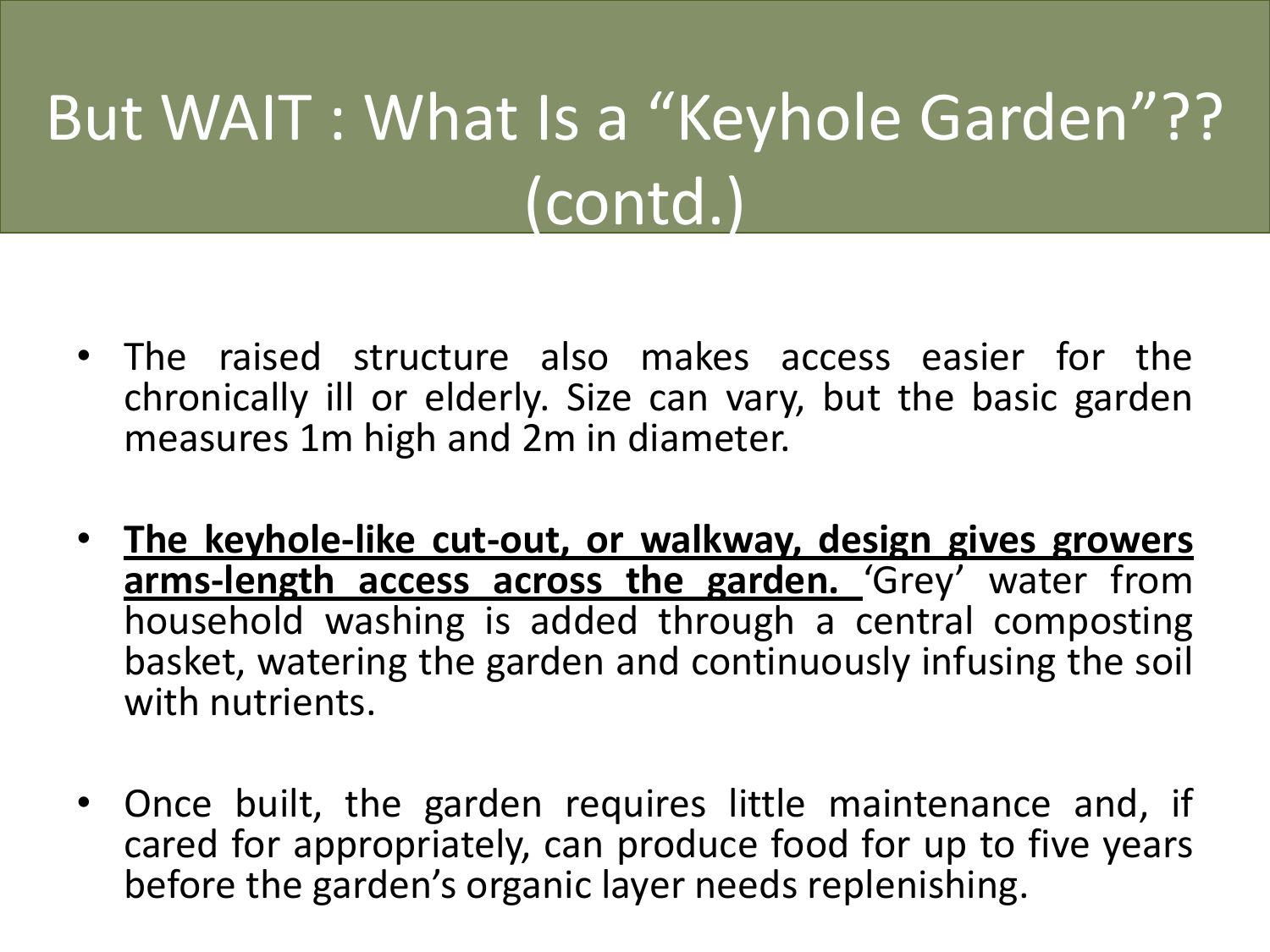## But WAIT : What Is a "Keyhole Garden"?? (contd.)

- The gardens can produce vegetables year round for a family of five
- In Lesotho, the keyhole garden is usually walled with local stone or brick, that retains daytime heat, alleviating low night time temperatures.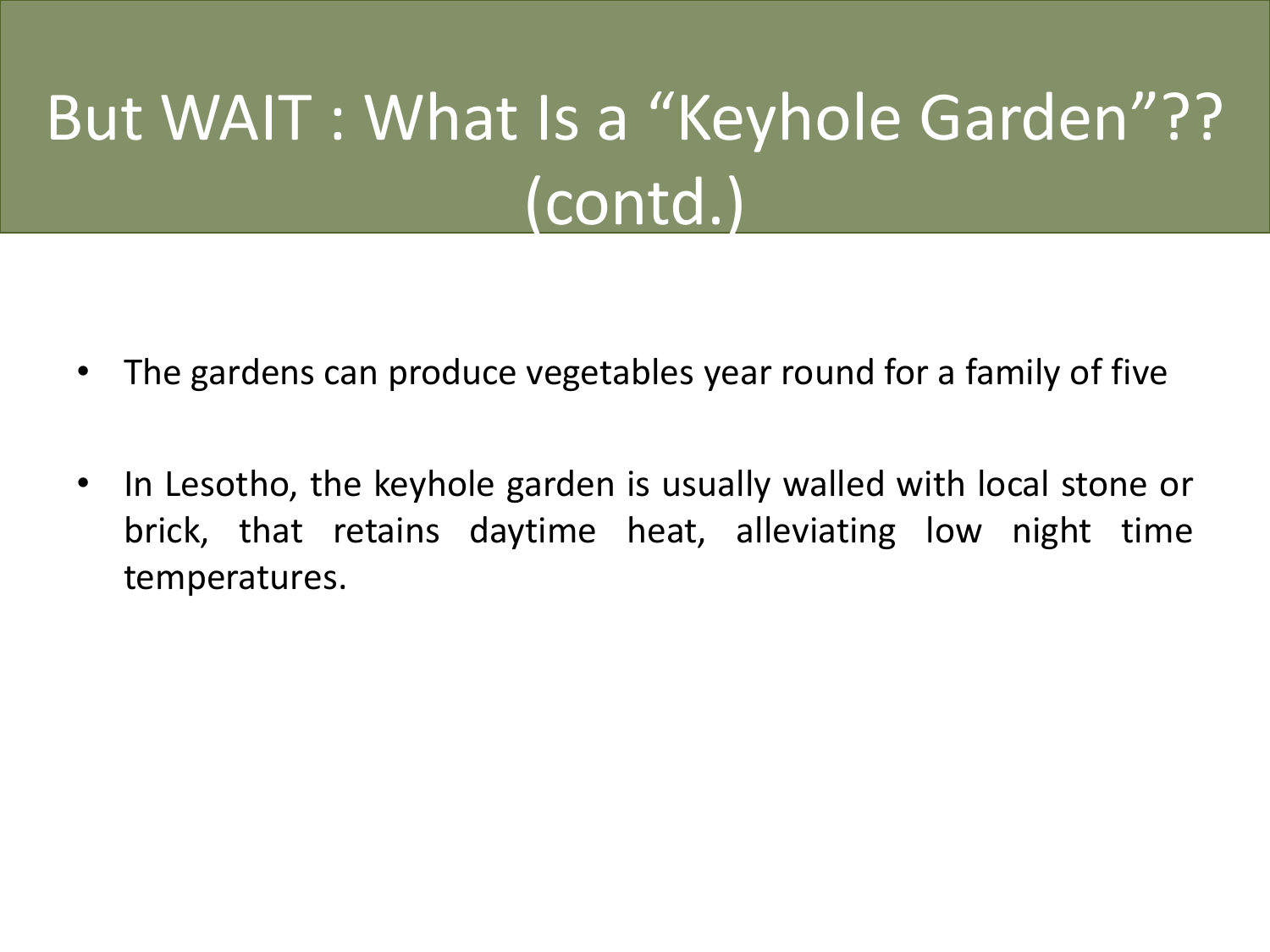### C-Safe Project Aim # 1 Improved Nutrition:

- The keyhole gardens aim to help households grow more varied produce such as spinach, onions, carrots, rape and beetroot
- The produce can also be added to complementary feeds for 6- 24 month old children during the critical growth stage when stunting can be reversed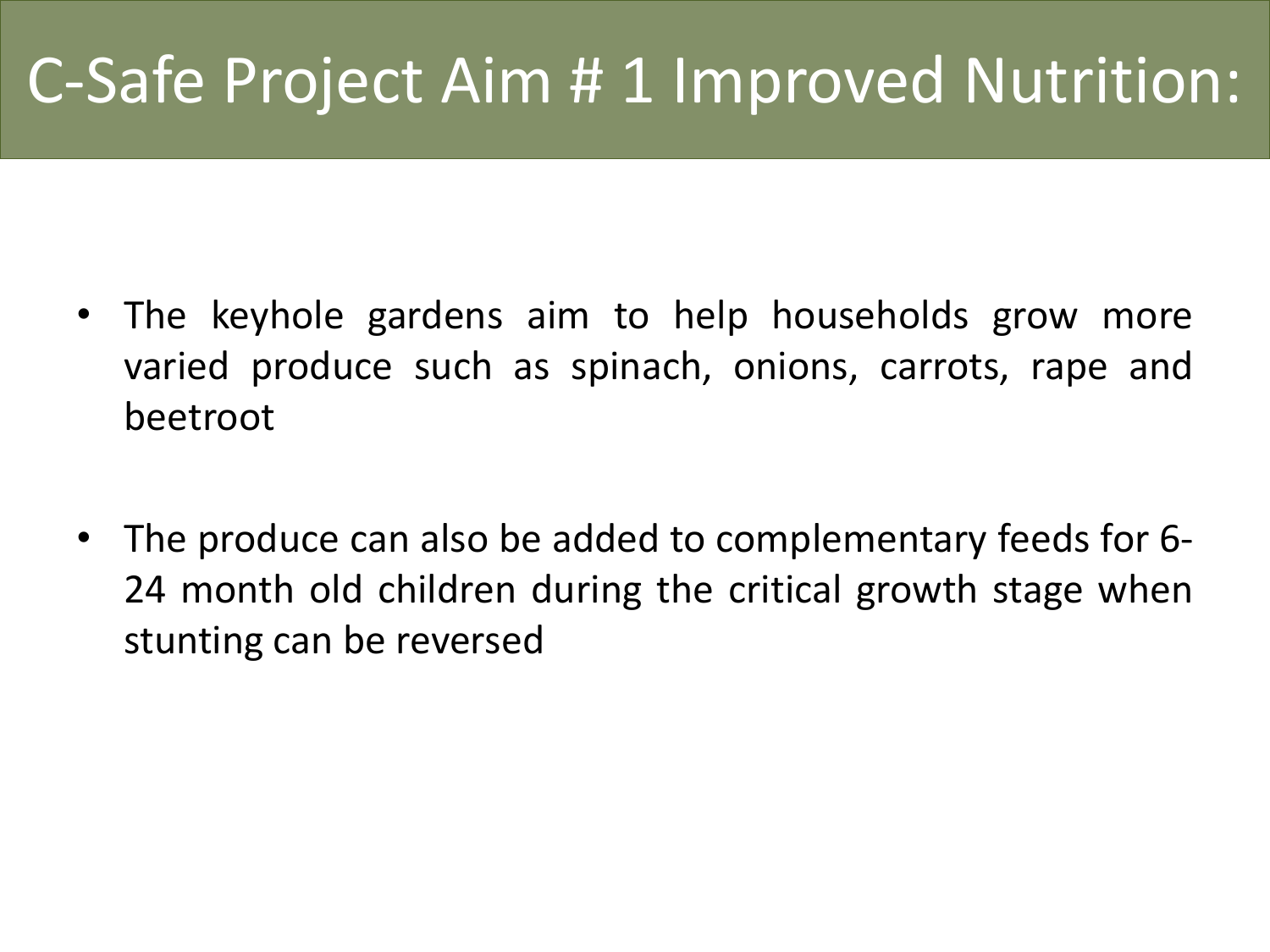### C-Safe Project Aim # 2 Improved Food & Nutrition Security:

- Keyhole gardens improve household food and nutrition security year-round, producing vegetables even in winter. In Lesotho, night-time frosts are common, but the gardens' stone-walled design and mulching helps retain heat.
- The dietary improvement is of particular benefit to vulnerable groups ( HIV & AIDs affectd, elderly, OVCs and young children)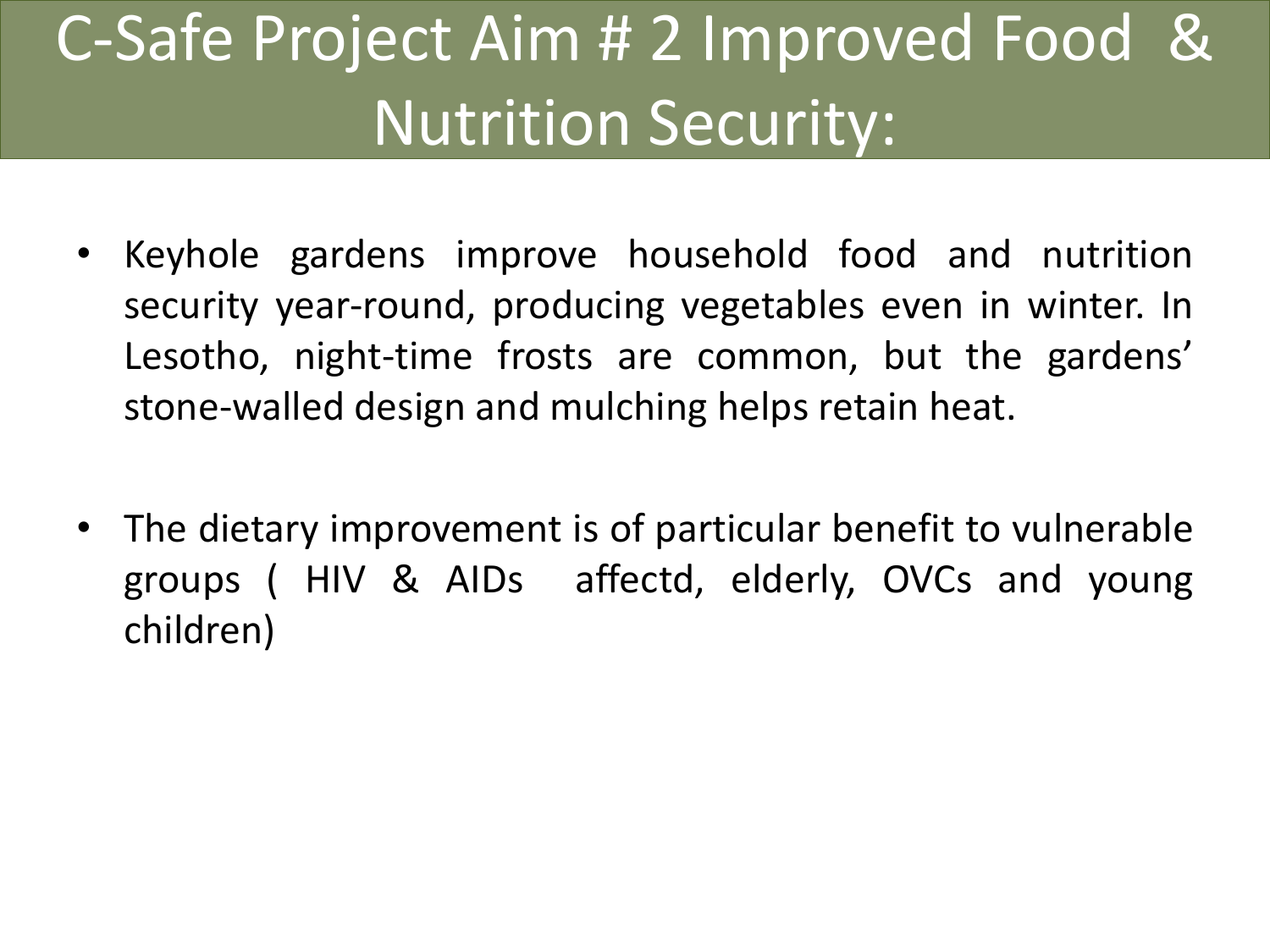#### C-Safe Project Aim # 3: Climate Resilience

• Watering through a compost container using household 'grey' water from washing helps plants cope with drought.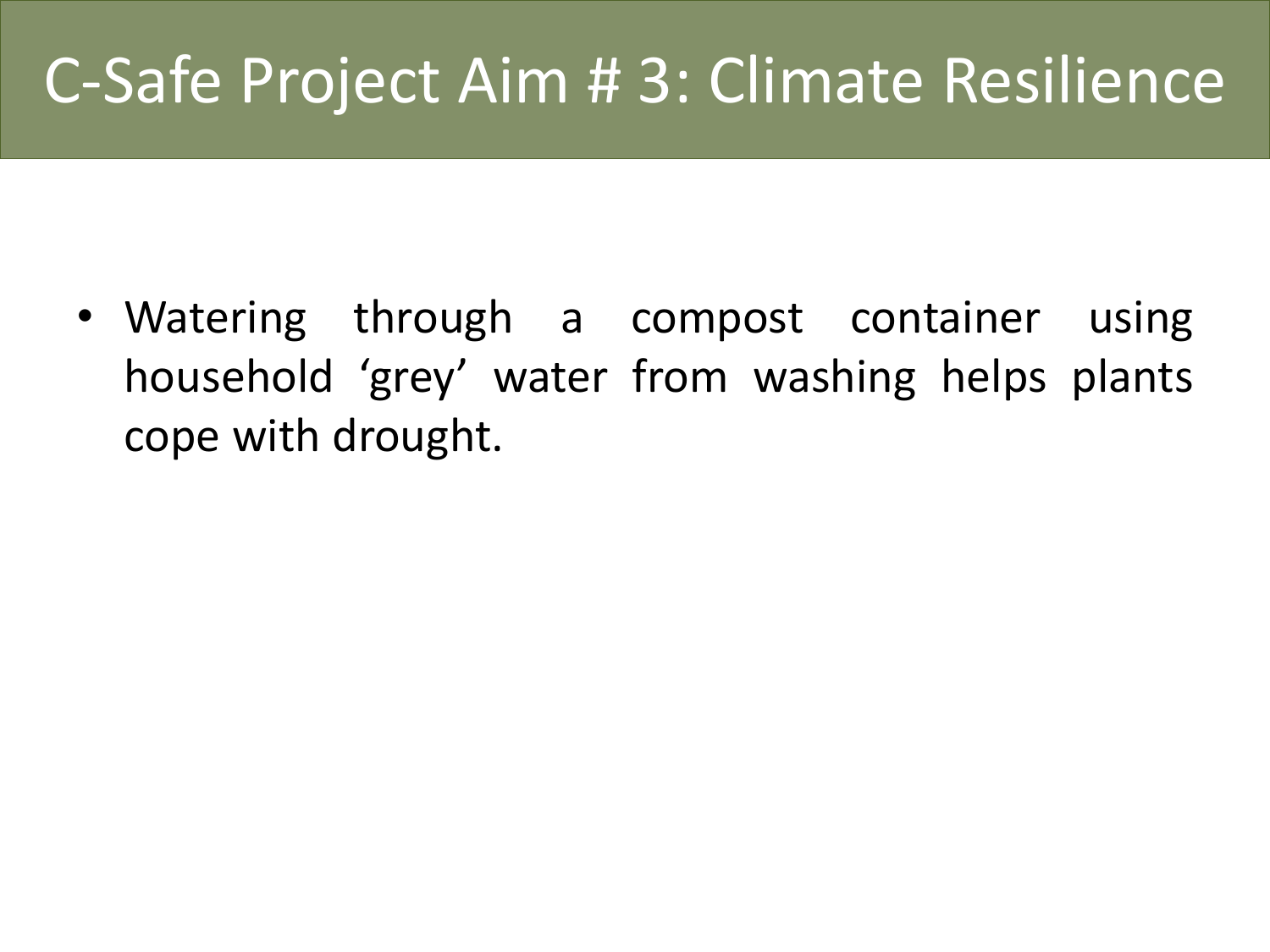### C-Safe Project Aim # 4: Income and Savings

- Households with gardens save money used for food purchases and also generate income by selling surplus produce thus supporting other household needs.
- These savings can pay for children's school fees.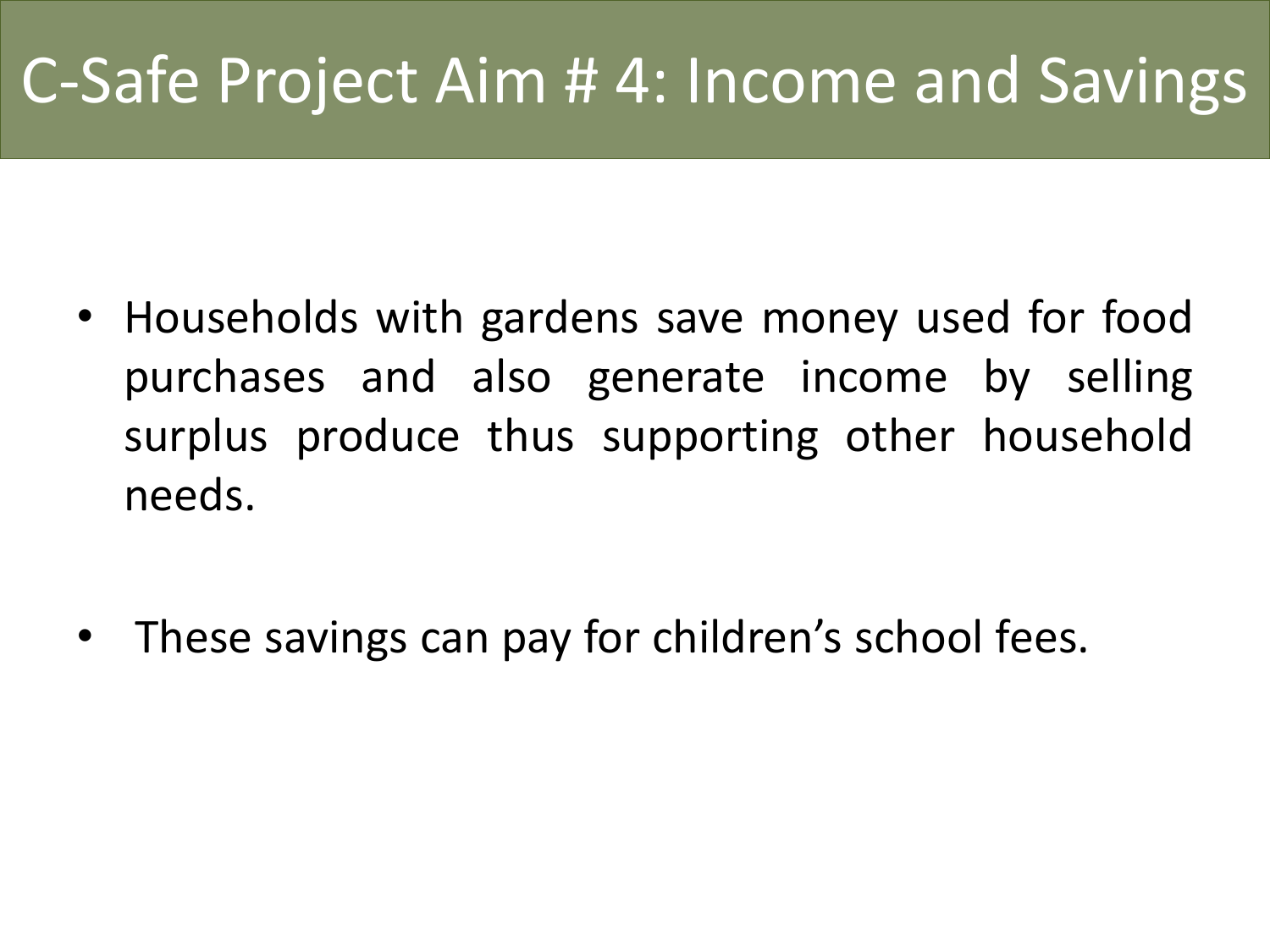### C-Safe Project Aim # 5: Community Development

• Creating the gardens has helped reinstate "Matsema" ( a form of social cohesion) groups based on local cultural norms of unity and cooperation.

• These help vulnerable households work with neighbors to build keyhole gardens throughout the community.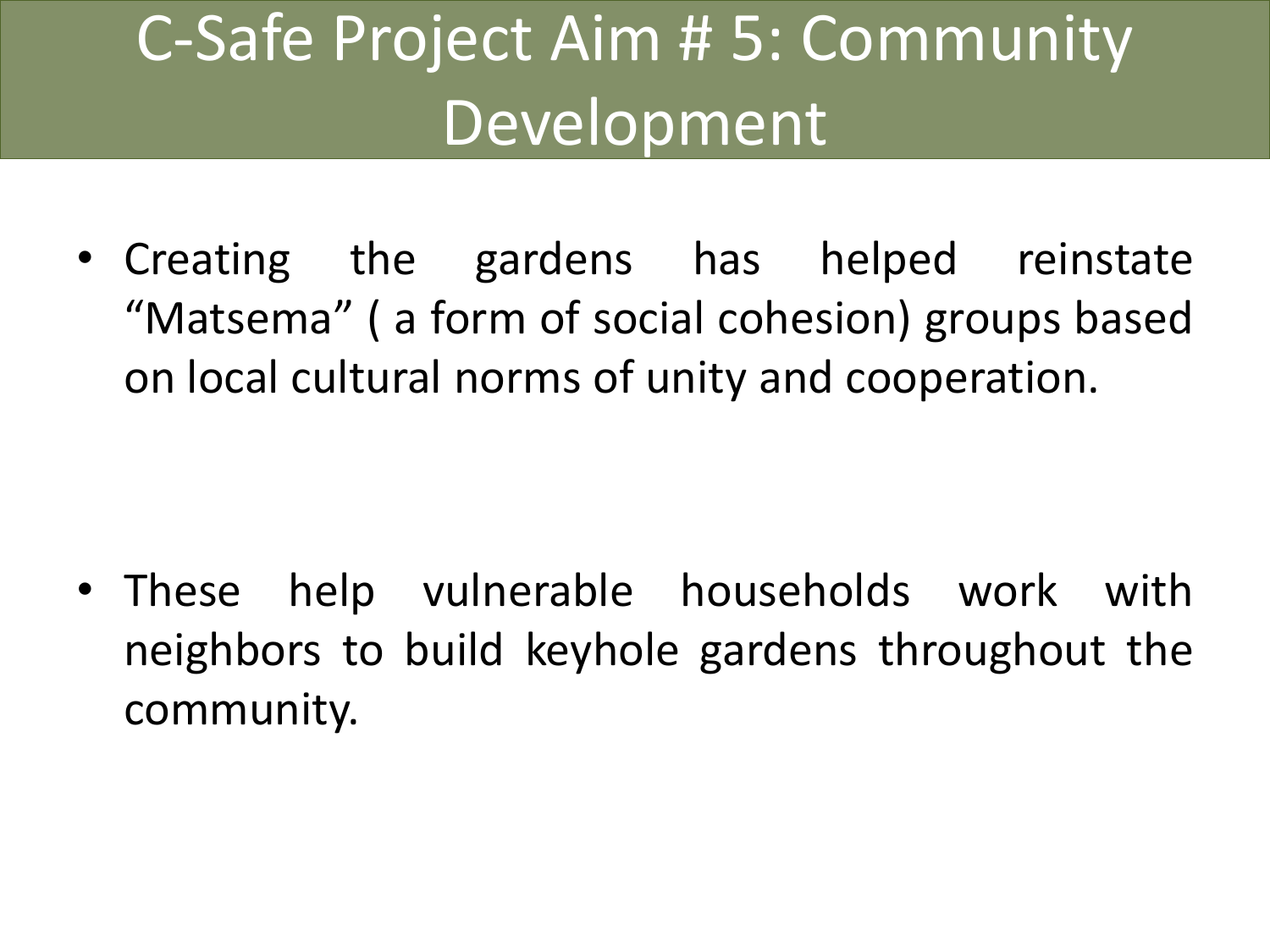# Joining Up To Ensure Sustainability

- The keyhole gardens are an integrated development approach, working closely through Ministry of Agriculture and Food Security extension workers with community and district stakeholders, including local authorities, traditional leaders, faith-based organizations, teachers and health workers.
- The approach has allowed training and technical support to be introduced at district level community centers, schools and health centers
- The approach is popular and self-supporting. Data collected suggests that as many as 15% of non-project households in intervention areas replicate the technology for themselves with the help of project participants.
- One assessment study of 13,000 C-Safe project beneficiaries found that 91 per cent were still maintaining and caring for their gardens two years into the project.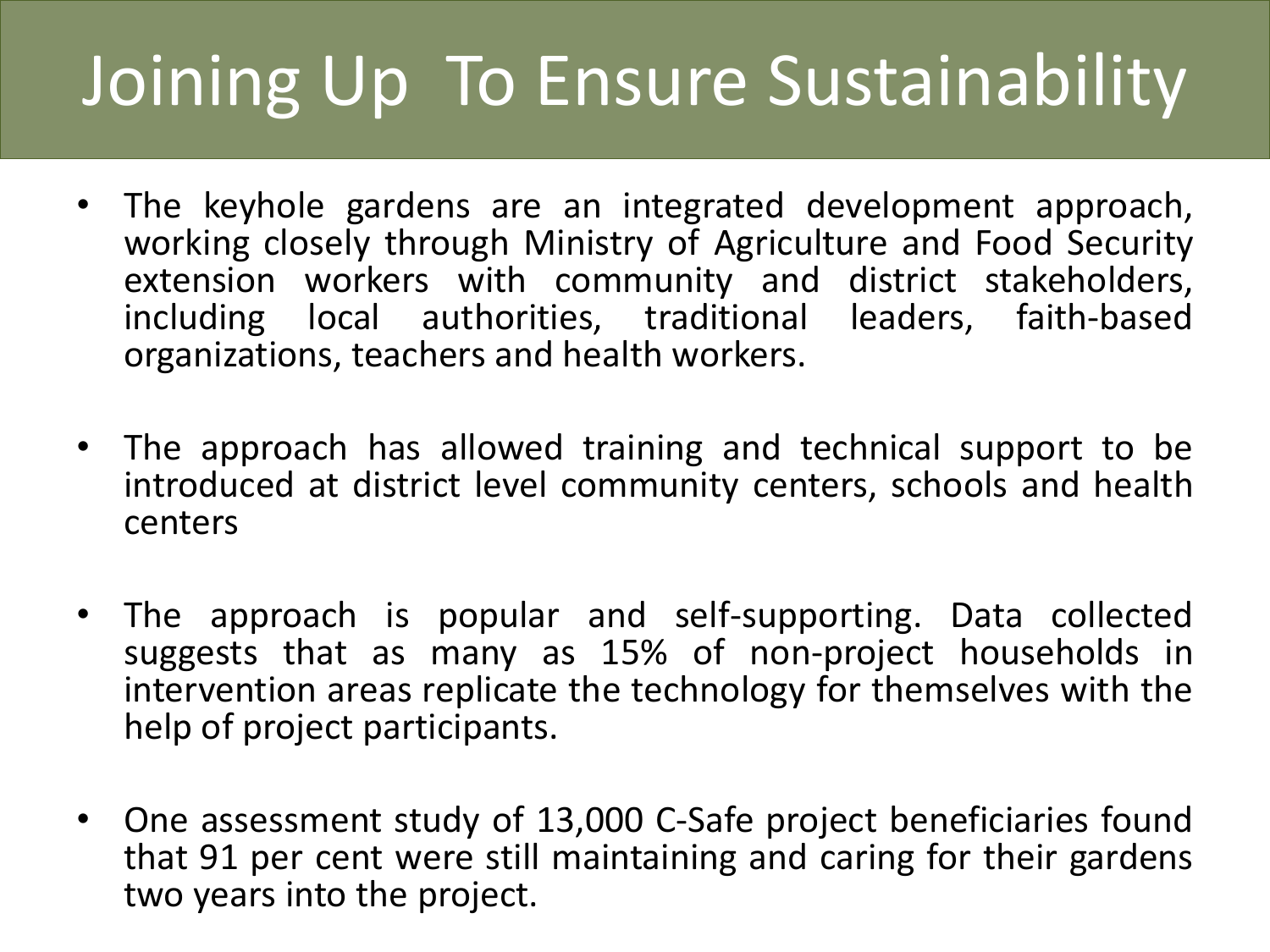### Innovations

- Local knowledge and participants' accumulated experience has led to adaptations over the years, for example by using manure and manure 'tea', and using chilli peppers, garlic and intercropping with marigolds to help pest control.
- Participants also share their experiences and skills with other community groups at agricultural field days.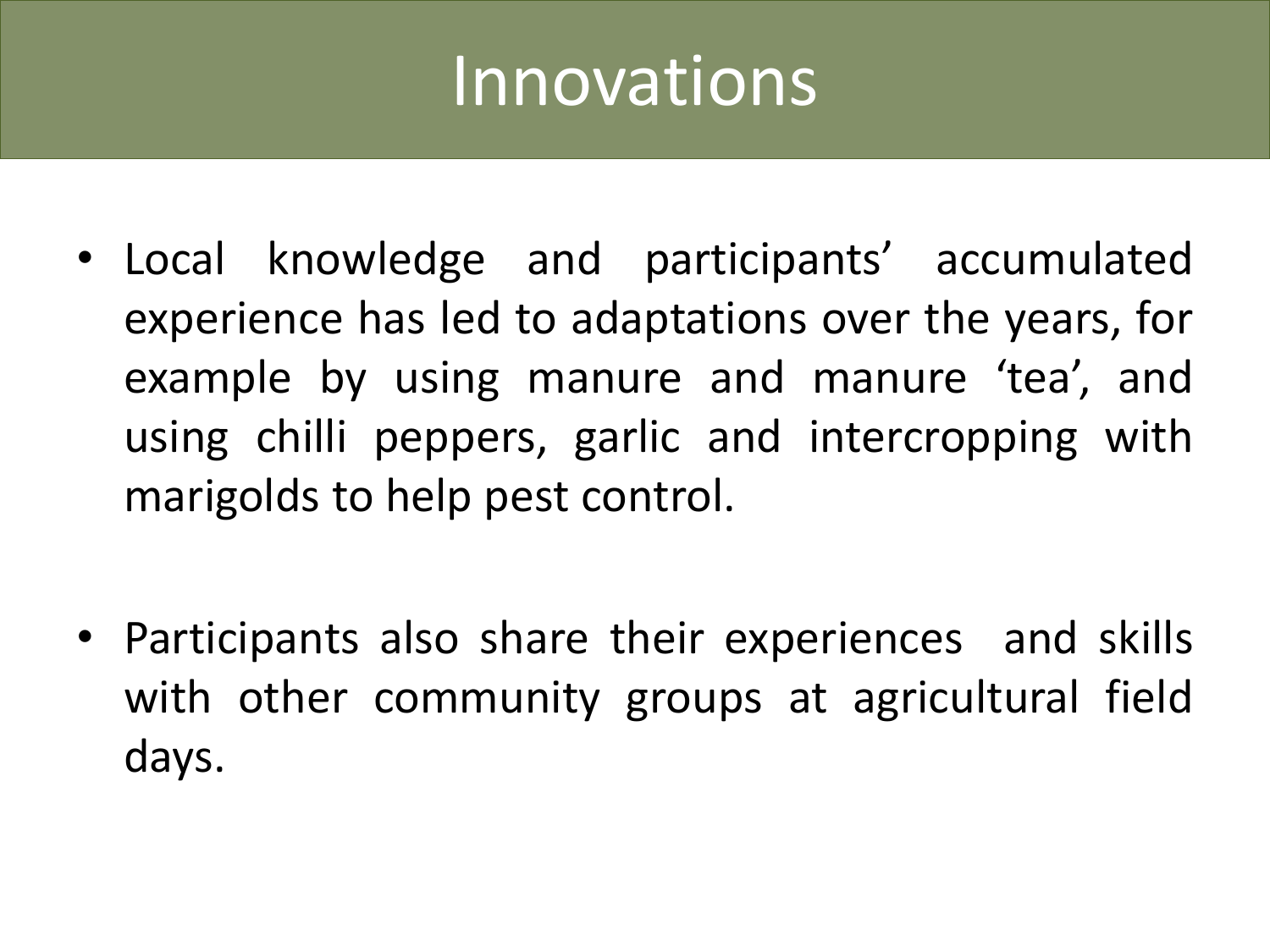## Main Achievements

- Collaboration with government officials and advocacy to members of parliament has ensured a place for homestead gardening (including keyholes) in the strategic plans of the Ministry of Agriculture and Food Security, the Food and Nutrition Coordinating Office and the Ministry of Health.
- Since the project began in 2006, 23,150 keyhole gardens have been built across the country, in eight of the ten districts, reaching an estimated total of 111,590 people(about 5% of the population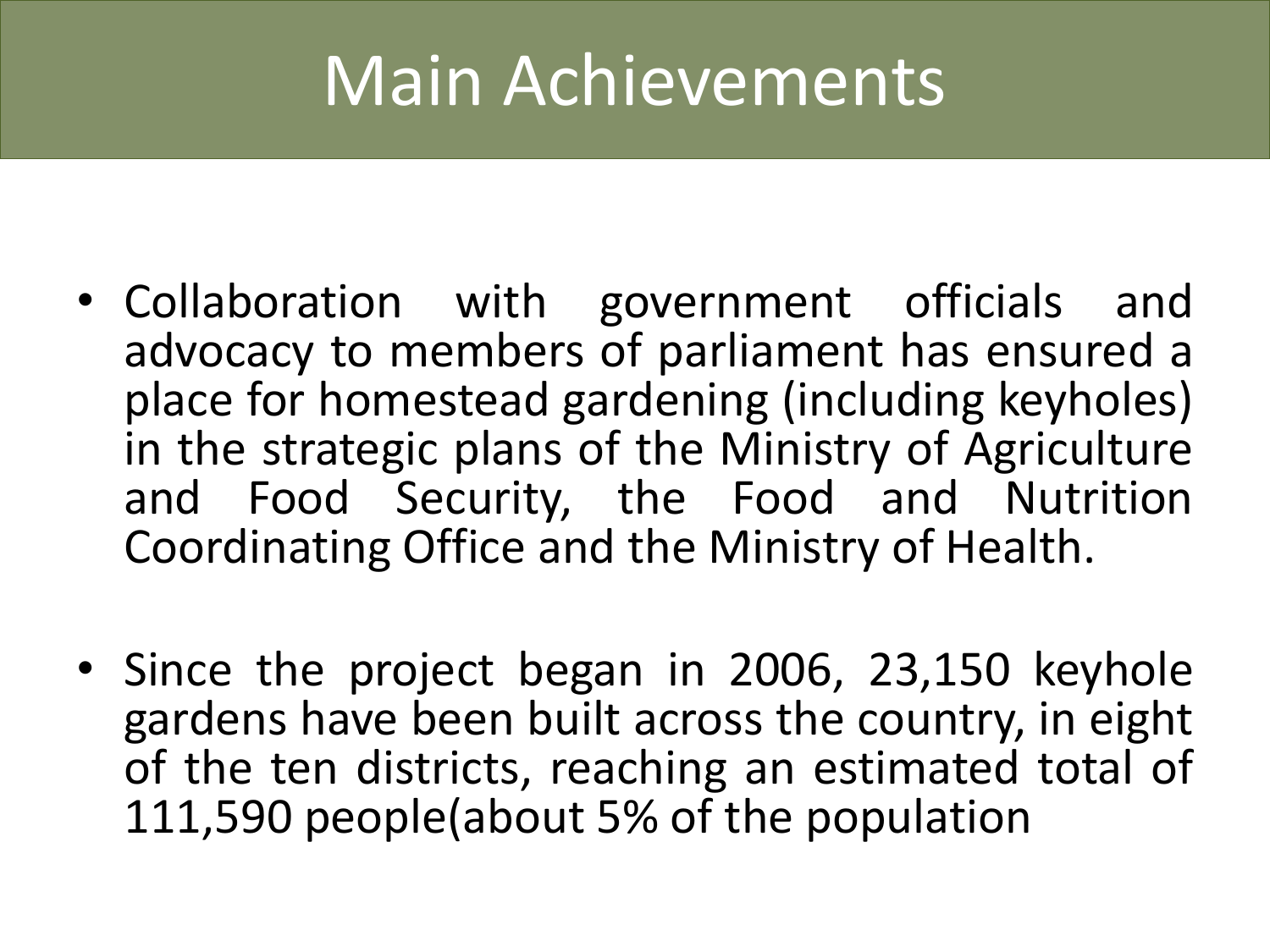# Challenges

- The project found fear of the stigma associated with HIV infection reduced uptake, so criteria for participation was dropped, and now **all** households within a target village are eligible.
- There were also difficulties in ensuring maintenance or renovation for retaining walls and for the central compost and watering basket.
- Not all communities had access to the same materials and so the strategy was adapted to use suitable local materials.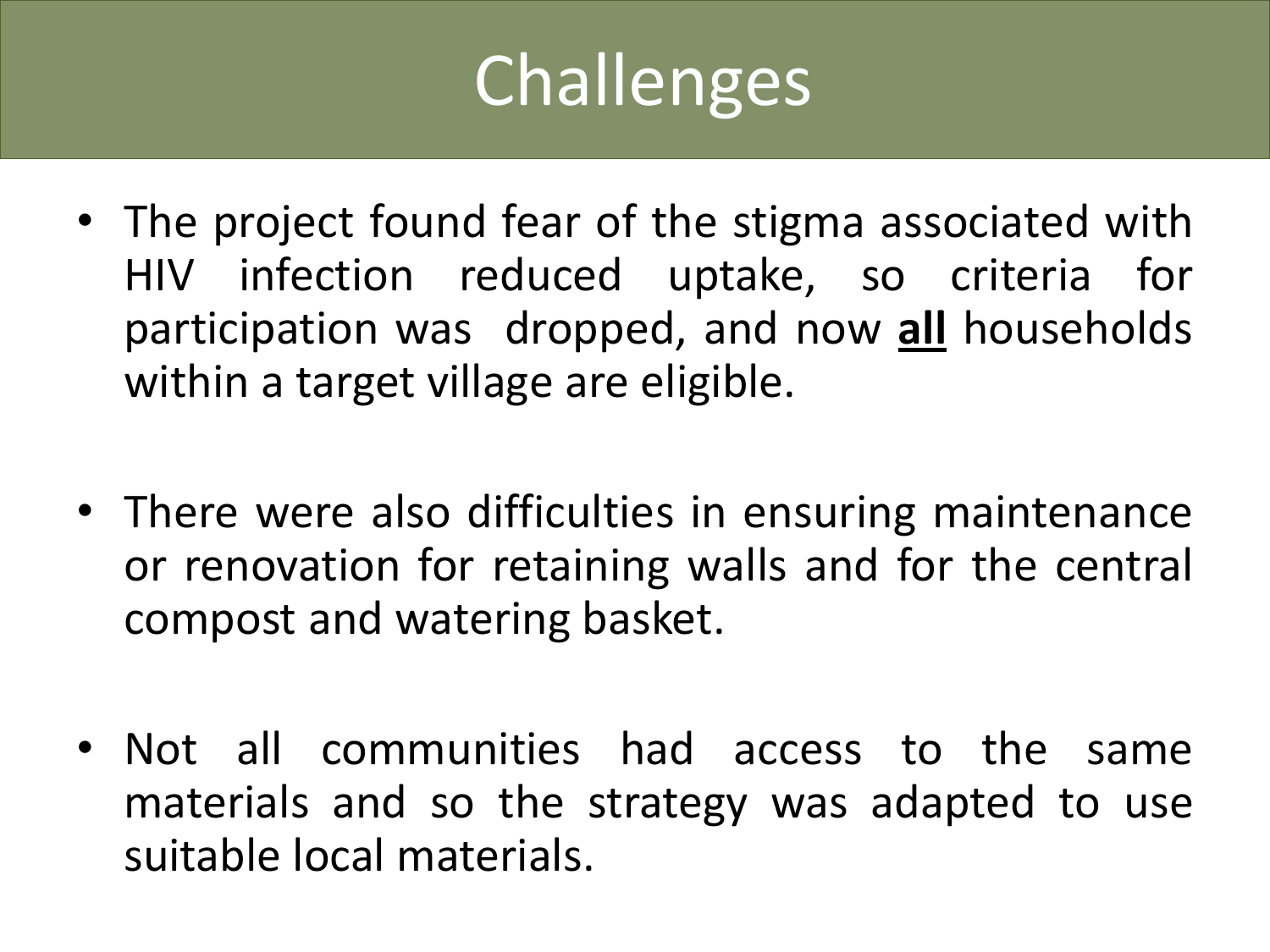## LESSONS LEARNT

- Demonstrable success and joined-up involvement from a wide-range of expertise gave the project a large ripple effect, in this case acting both at the local level, where community groups have spread the technology, and at international level where the keyhole garden approach has spread to other countries.
- The integrated approach linked issues and organizations. In Lesotho, keyhole gardens link the issues of food security, nutrition, health, education, income generation, savings and community development; drawing support and action from NGOs, community groups and government officials.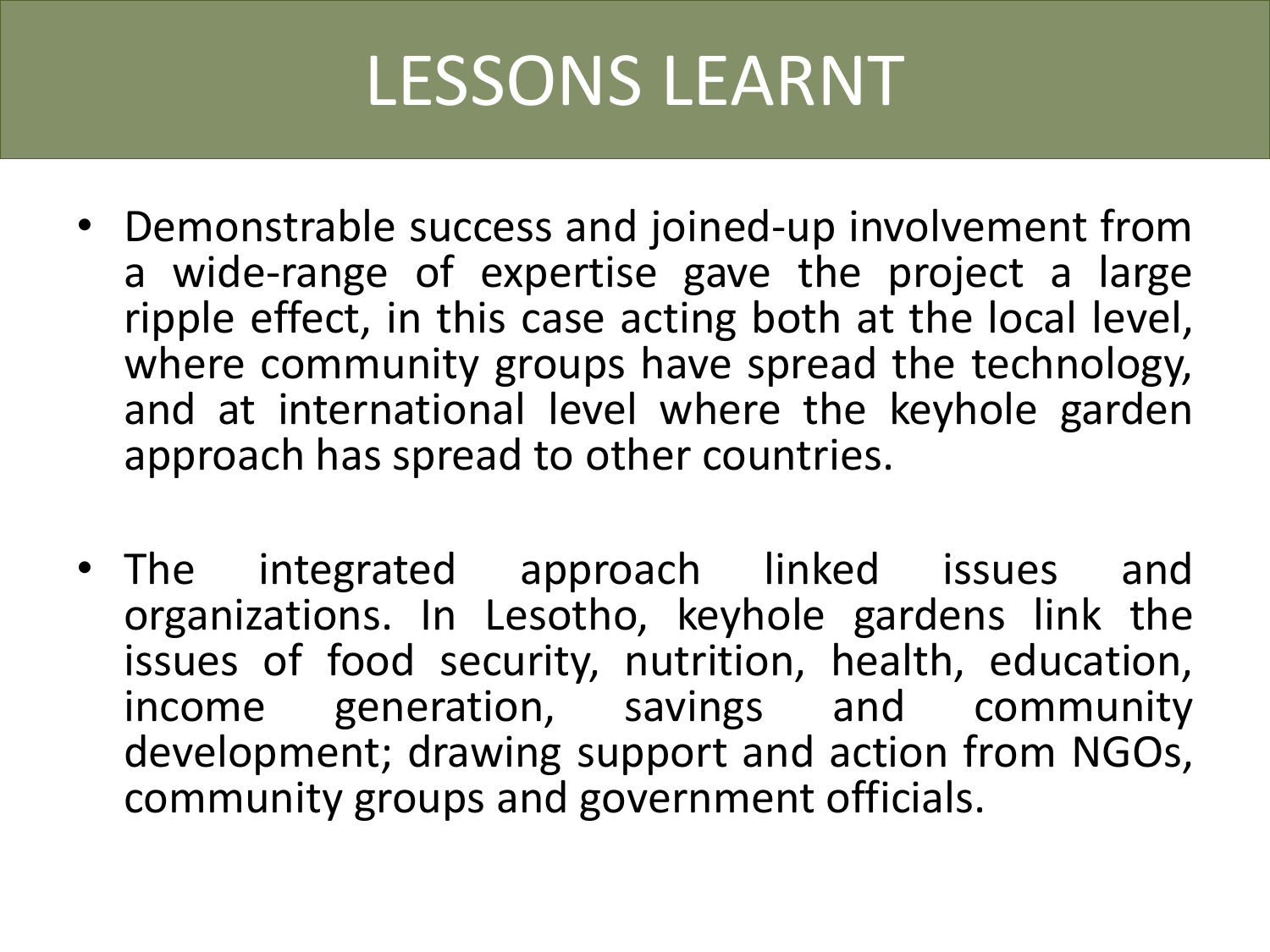# LESSONS LEARNT (contd.)

- An integrated approach also benefits from joining up with traditional knowledge and thinking, for example incorporating local pest control techniques and building on traditional values and institutions (through Matsema).
- Stigma and targeting: given the stigma of HIV& AIDS targeting in production-based interventions, the beneficiaries are HIV infected household
- **Not everyone is a farmer:** not all beneficiaries are farmers but are still vulnerable households. Some have little land and not enough space for a keyhole garden next to the homestead.